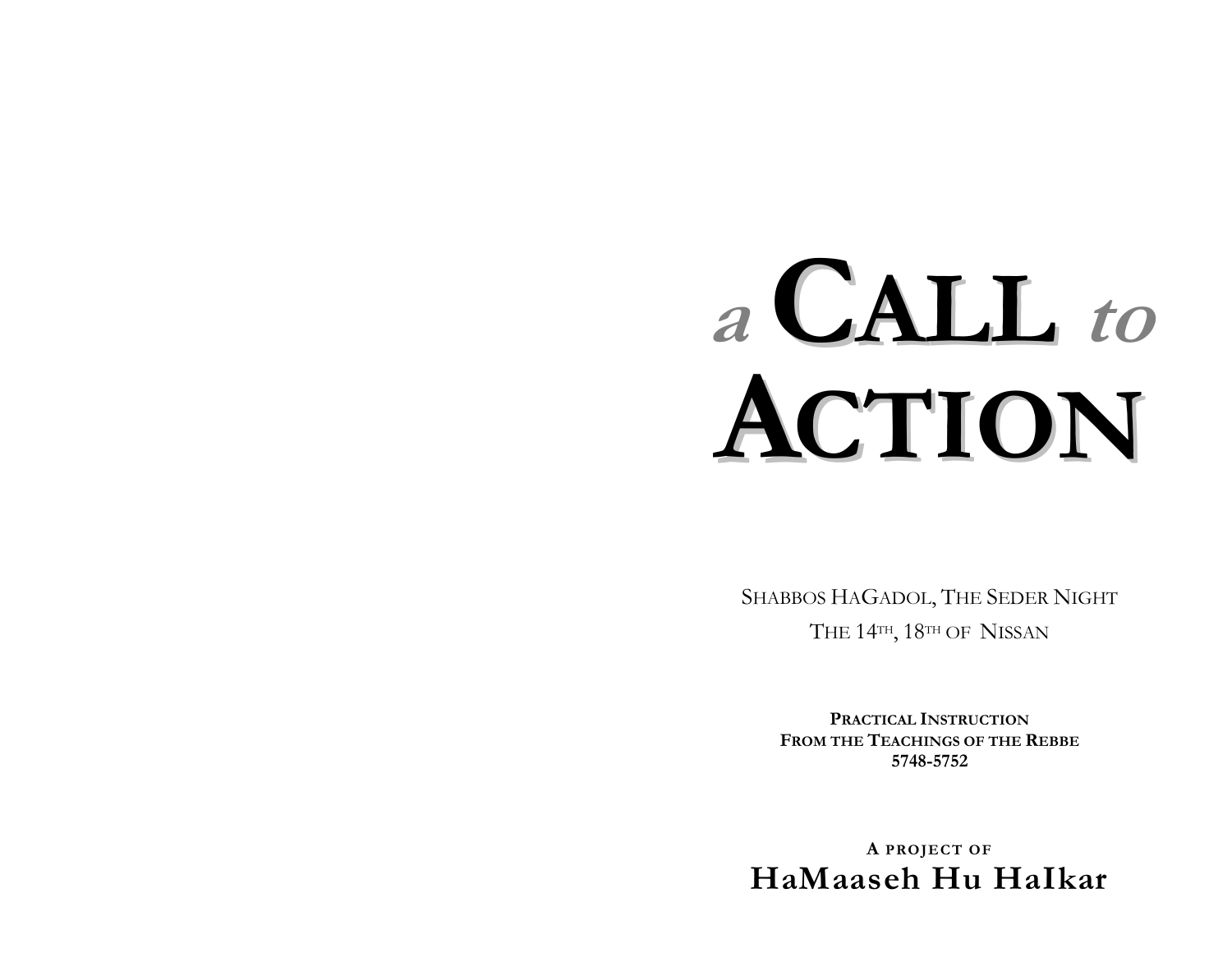

**a CALL to ACTION***Published and Copyrighted by*  המעשה הוא העיקר  **ìHaMaaseh Hu HaIkarî**  280 Troy Av, Brooklyn, NY 11213 Tel: (718) 363-3448 • Fax: (718) 467-6919 e-mail: info@iChossid.com

5768 " 2008

**NEW!www.iChossid.com**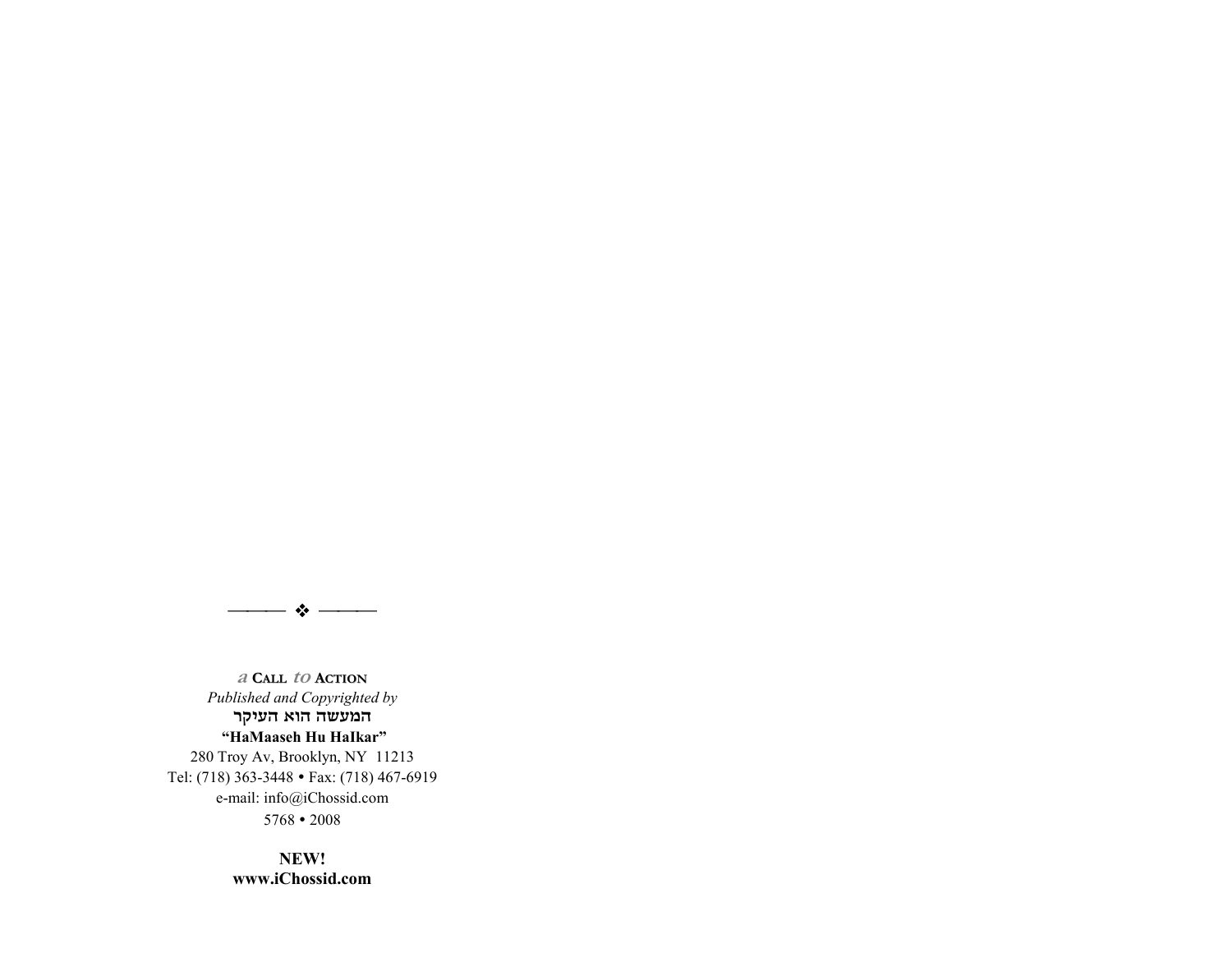## **Foreword**

We are pleased to bring you a newly revised edition of *a* **CALL** *to* **ACTION**. This selection is a preview of a book that we are in the process of bringing to publication. Translated from its Hebrew counterpart, *HaMaaseh Hu HaIkar*, this presentation is a collection of practical instruction pertaining to our bolstered ability and paralleled obligations, surrounding the month of Nissan.

*HaMaaseh Hu HaIkar* is a compilation of *Horaíos* (directives) culled from the Rebbe's talks in the years 5748 to 5752 (1988-1992), from both edited and unedited sources ("*Muga*" and "*Bilti Muga*"). The text was translated into English by **Rabbi Yaakov Paley** and edited by **Rochel Chana Riven**.

At this time, when Moshiach's arrival is imminent, the Rebbe, Melech HaMoshiach, has emphasized the primacy of action. We are now beginning to experience the era when we will fully appreciate "the superiority of deed" above scholarship. May this take place completely and immediately!

Editorial Office of *HaMaaseh Hu HaIkar Nissan, 5768*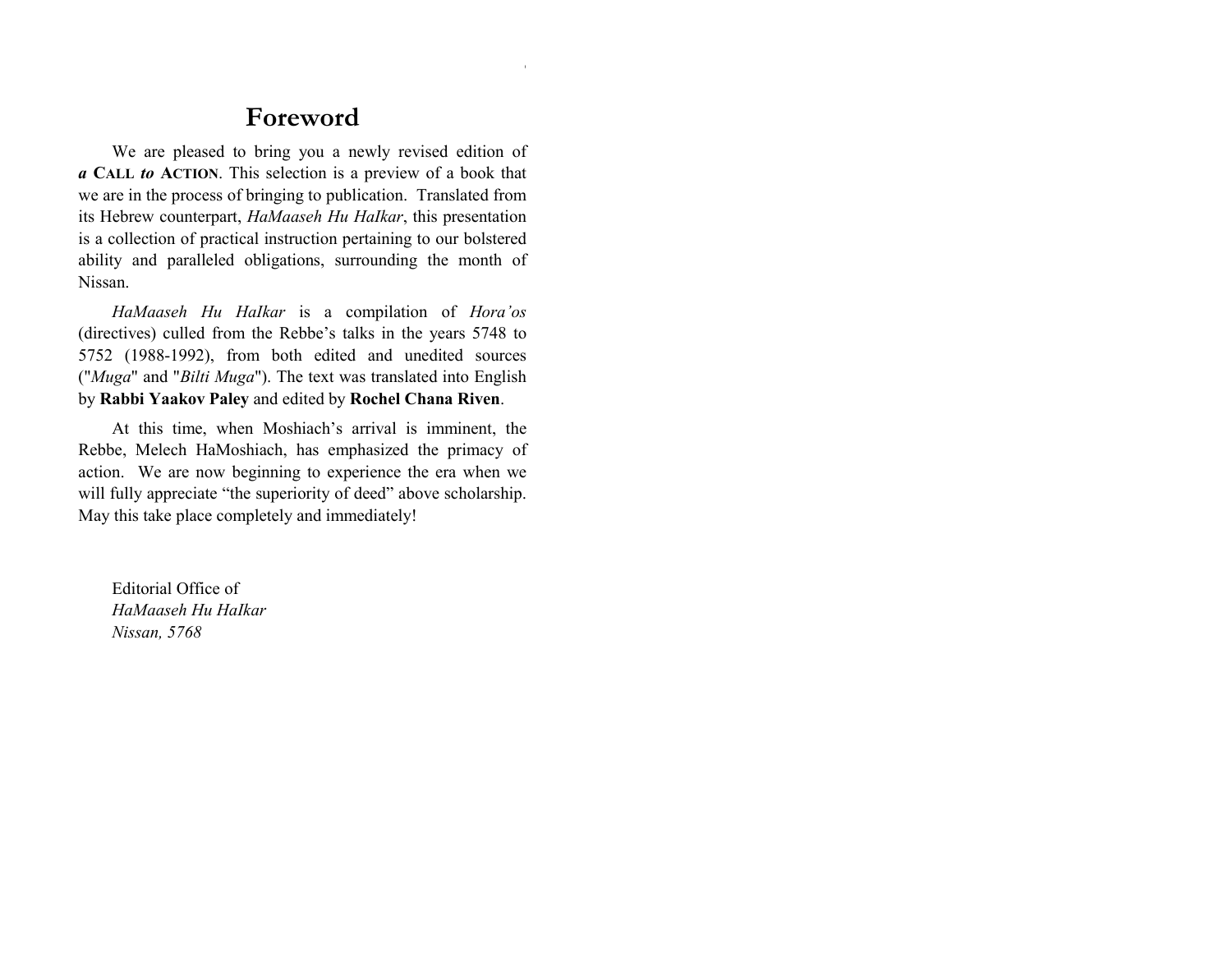# **Table of Contents**

- **Shabbos HaGadol ...................................................................... 5**Introduction / Review the haggadah with children / Increase pesach preparations / Shabbos of great joy
- **The 14th of Nissan....................................................................... 8** Brief history / Promote daily study of rambam / Spread judaism everywhere / Large farbrengen close to erev pesach / Introduction / No knowledge needed / Last minute maos chitim
- **The Seder Night ....................................................................... 11** Introductory note / Give every child his or her own haggadah / New siddur before yom tov / Public sedarim on both nights / Recite the haggadah joyfully / Pour eliyahu's cup before bentching / Pour it back with song / No gebrachts, even for children
- **The 18th of Nissan..................................................................... 15** Introduction / joyful farbrengen

Do you enjoy reading **a CALL to ACTION**? We need you to actualize our goals. To donate online, visit ichossid.com. If you would like to dedicate specific dates on the calendar, a full month of the Rebbe's directives or to participate in book dedications, contact Levi at 347-268-3299.

Thank you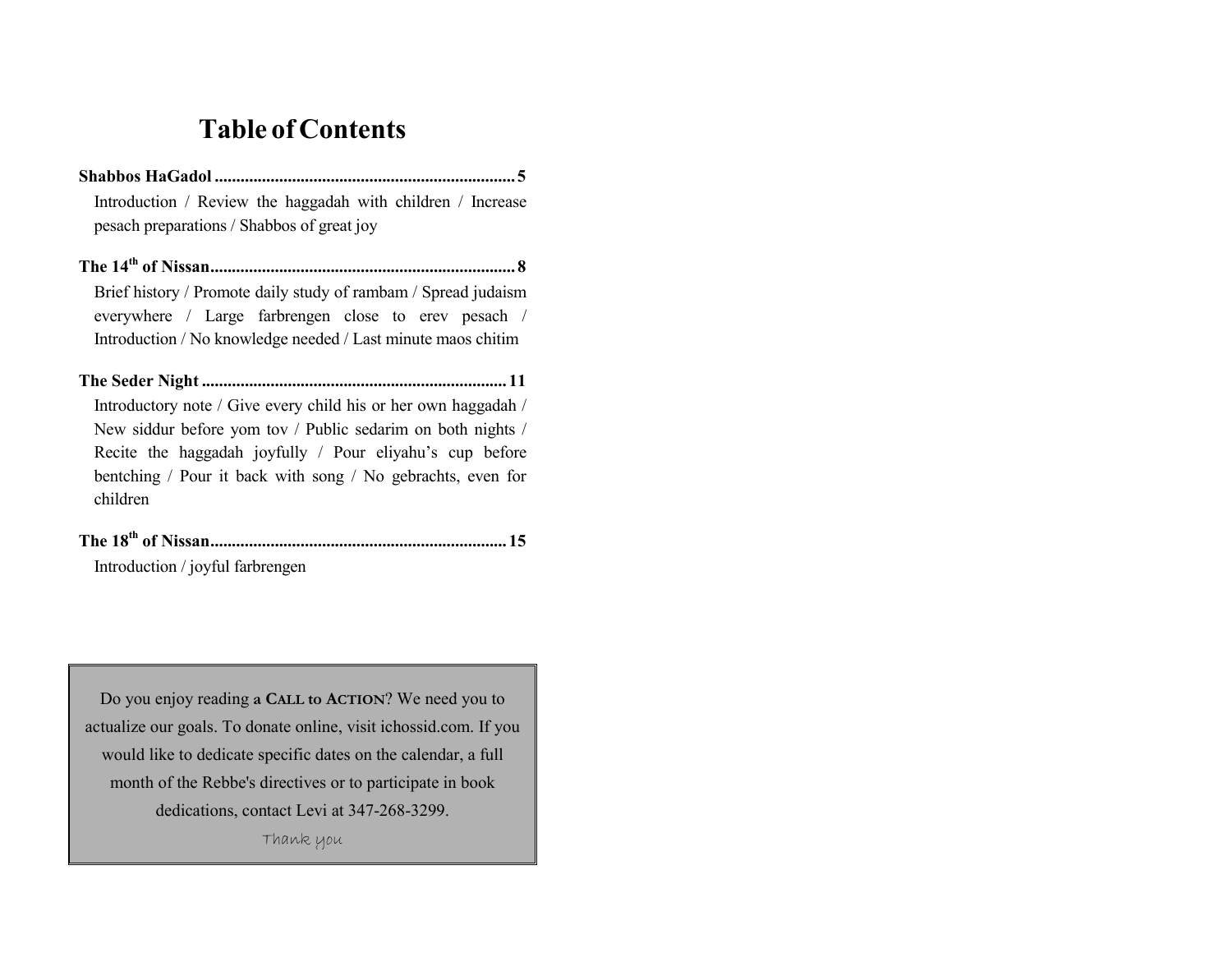# **Shabbos HaGadol**

The Shabbos before Pesach

#### **INTRODUCTION**

The Shabbos immediately prior to Pesach is called Shabbos HaGadol ("the Great Shabbos"), to commemorate a great miracle that took place on our behalf:

In anticipation of their Exodus from Egypt, the Jews were commanded to select a lamb for a Pesach sacrifice. They were to bring the animal into their homes on the  $10<sup>th</sup>$  of Nissan in readiness for the final plague – the death of the Egyptians' firstborn sons  $-$  that would occur on the  $15<sup>th</sup>$  and result in their liberation.

Since the Egyptians worshiped sheep, they wanted to know why [all the Jews were busying themselves with the object of the Egyptians' idolatry]. Far from being intimidated, the Jews answered them openly and with great conviction, displaying absolute faith in the upcoming plague and subsequent redemption.

Miraculously, no Jew was harmed for obeying G-d's command. In fact, the firstborn of Egypt were so influenced by this display of conviction that they led a revolt against Pharaoh, fighting to free the Jews and avert the plague. Many Egyptians were killed in the civil war that ensued.

This event is indicated in the verse, "He smote the Egyptians with their [very own] firstborn<sup>3</sup> (*Tehillim* 136:10).

So even before the actual Exodus took place, and while the Jews were yet enduring the final phase of their exile, the redemption had already begun  $-$  and the very forces of exile (i.e., the firstborn, considered the "strength" of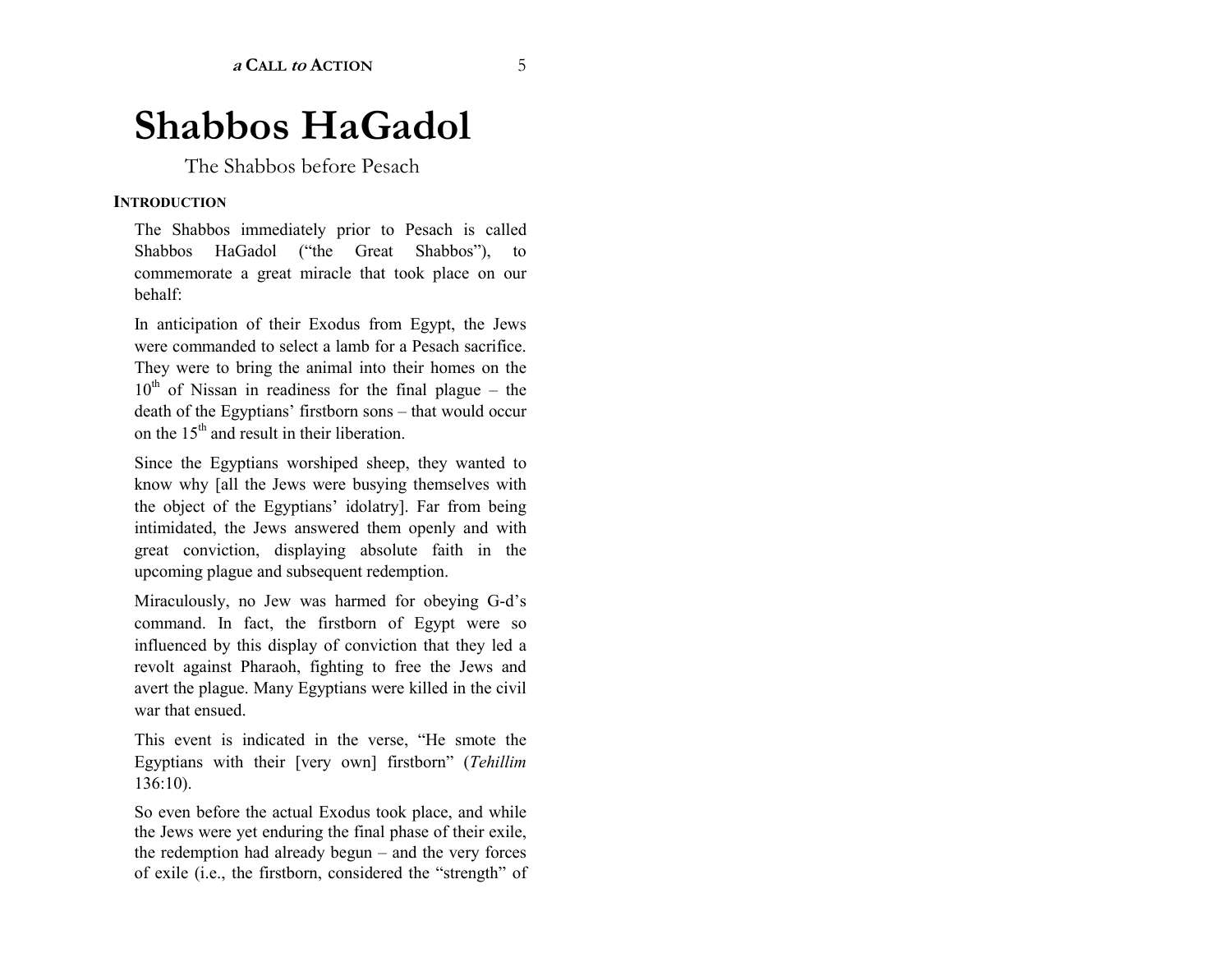#### **a CALL to ACTION**

Egypt, were passionately fighting for the Jews' redemption.1

#### **REVIEW THE HAGGADAH WITH CHILDREN**

• The obligations of Pesach place specific focus on children.<sup>2</sup> This also extends to Shabbos HaGadol, the Shabbos before Pesach, as it is written, "It is customary to have the children read through the *Haggadah* on Shabbos HaGadol, in order to familiarize them with the text, thus enabling them, when the time comes, to understand the procedure of the *Seder* night, ask the Four Ouestions, etc."<sup>3</sup>

I have not actually seen this done [in Chabad]. Nevertheless, such a case could well be included in our Sages' teaching,<sup>4</sup> that "not seeing is not a proof that it did not occur...."<sup>5</sup>

#### **INCREASE PESACH PREPARATIONS**

• On Shabbos HaGadol, the "Great Shabbos," we should increase in all matters pertaining to Pesach  $-$  doing so in a manner of "greatness" (*gadlus*):

2. **Keep the kids up**

It is because of this directive to transmit the story of the Exodus to the children that the Sages instituted a number of measures designed to prevent them from falling asleep at the *Seder* (Shabbos HaGadol, 5748, fn. 67; *Hisvaaduyos*, pp. 515- 516).

#### **Review the Haggadah**

On the days between Shabbos HaGadol and Pesach, we should again increase in, and complete, all that is necessary to prepare ourselves for Pesach.

Even on Shabbos HaGadol, while it is still Shabbos, we should begin with those preparations that are permissible on Shabbos, such as prepping our children for the *Seder* night. We should make sure they know the Four Questions and the rest of the *Seder* procedure, enabling us to fulfill the Torah's command, "You shall tell your child [the story of the Exodus]" on the night of Pesach (*Parshas Metzora*, 5749; *Hisvaaduyos*, p. 15).

- [.גליון מהרי"ל דף <sup>י</sup>' סע"ב, ראבי"<sup>ה</sup> סימן תכ"ה :are) .*ibid* (*sichah* the in given Sources [3.
- 4. *Mishnah Ediyos* 2:2. [When something usually performed out of the public eye is not witnessed, we cannot claim that it did not happen.]
- 5. *Parshas Metzora*, 5749; *Hisvaaduyos*, p. 15.

<sup>1.</sup> See the Alter Rebbe's *Shulchan Aruch*, *Orach Chayim* 430:1. See also below, fn. 6.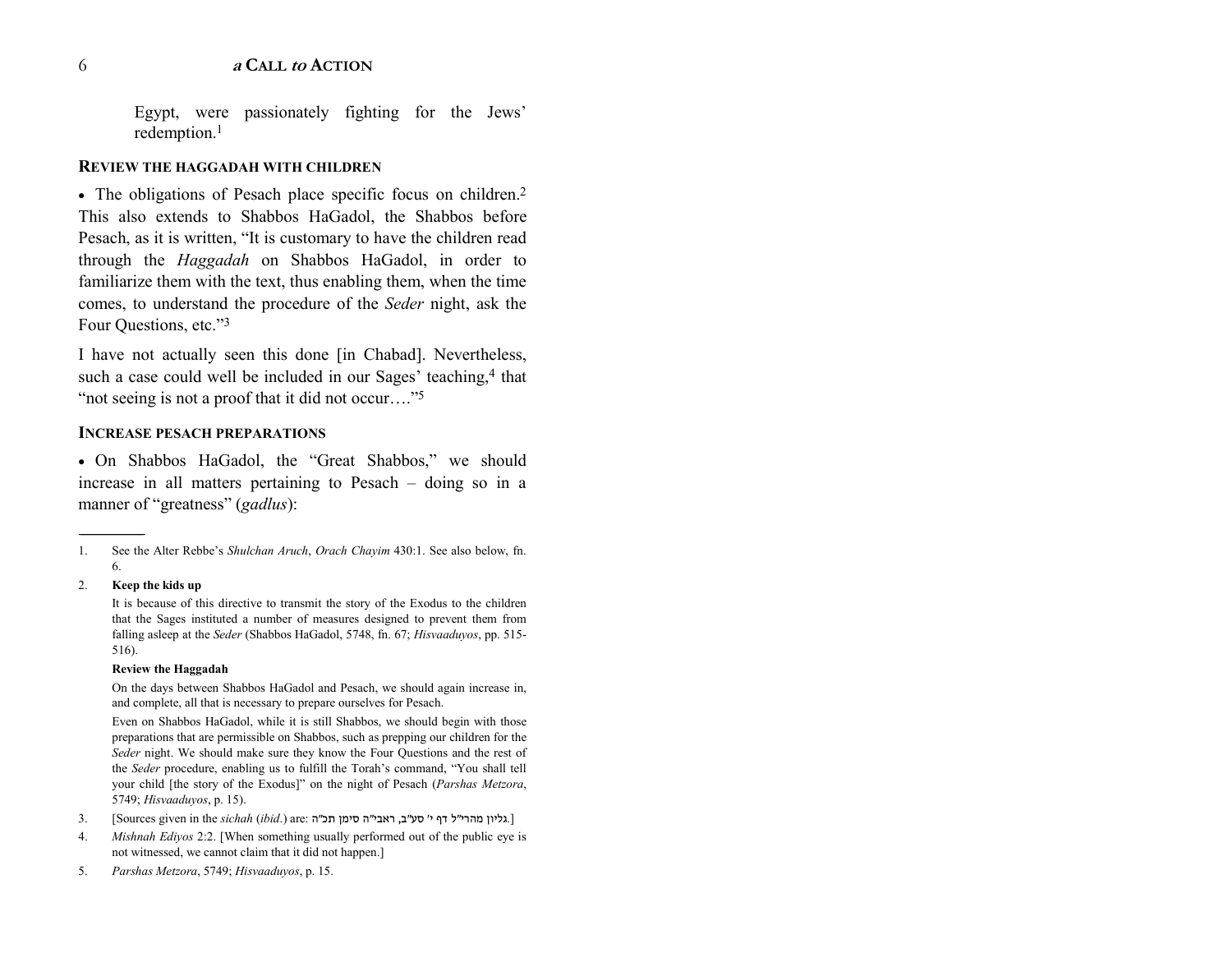We should add  $-$  expending far greater energy than we have until now – in our Pesach preparations, our study of the Pesach laws, and our donations to *Maos Chitim* (supplying Pesach requirements to the needy).6

#### **SHABBOS OF GREAT JOY**

• On Shabbos HaGadol, we should experience *great* joy – as was clearly the case during the original Shabbos HaGadol; i.e., in Egypt, when the "great miracle" that was the "start of the redemption and its many miracles," transpired.

[We should emulate] the Jews of that time [who] were in a state of *grea<sup>t</sup>* joy.7

#### 6. **The Shabbos that enables Pesach**

------------------------------------------------

It is now the last Shabbos before Pesach, known as "Shabbos HaGadol." We should therefore infuse a measure of "greatness" into all aspects of Pesach, for, [since the blessings for each week are elicited on the preceding Shabbos,] it is on this Shabbos that all aspects of Pesach are blessed.

In other words: In addition to our having been preoccupied with Pesach preparations thirty days in advance, and having steadily increased these activities from Rosh Chodesh Nissan onward ... still, when Shabbos HaGadol arrives, we should again increase  $-$  and do so in a manner of "greatness," [i.e., magnitude].

... This way, we will cause a "great miracle" to occur for us as well, in the spirit of the verse, "He smote Egypt with their firstborn." That is to say, G-d will cause the contemporary "Egyptian firstborn"; i.e., the evil forces' bastion of might, to itself demand and wage battle in order to secure the Redemption of the Jewish people from this final exile (Shabbos HaGadol, 5748; *Hisvaaduyos*, pp. 515-516).

#### 7. **Day of great joy**

One of the fundamental aspects of Shabbos observance is experiencing joy, as our Sages state: "The verse 'And in the days of your rejoicing...' refers to the day of Shabbos."

How much more so on Shabbos HaGadol, the *Great* Shabbos! We should certainly experience great joy (*Parshas Metzora*, 5749; *Hisvaaduyos*, p. 15).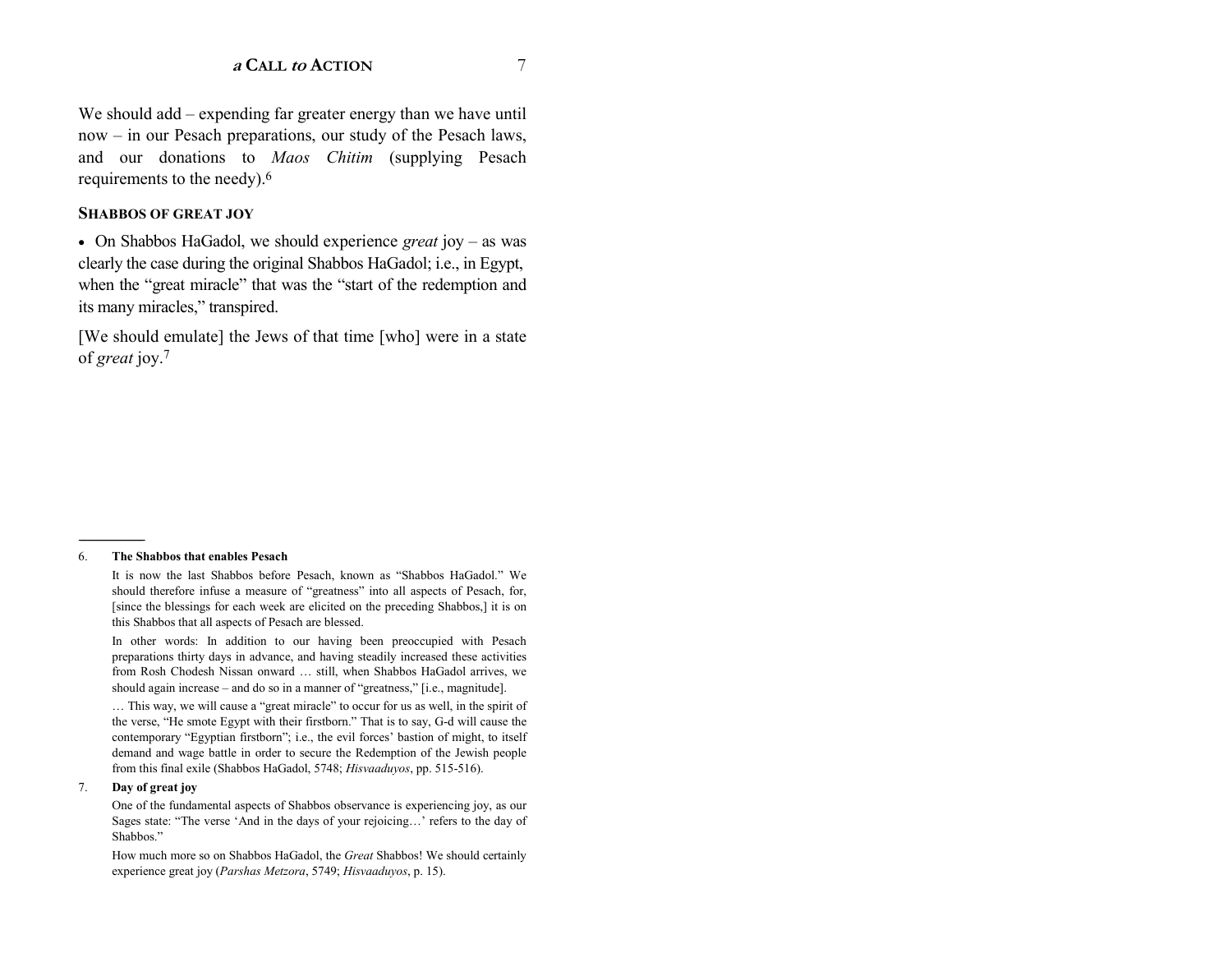# The 14<sup>th</sup> of Nissan

Birthday of the Rambam

#### **BRIEF HISTORY**

*Rambam* (Rabbi Moshe ben Maimon) was born in Cordova, Spain, on the 14th of Nissan, 4895 (1135). In addition to his fame as an outstanding Jewish leader and sage, esteemed by rulers and a top physician in his days, *Rambam* authored many important and unparalleled Torah works<sup>8</sup>

In 5744 (1984), the Rebbe initiated a daily study cycle of *Rambamís Mishneh Torah*, which enables the reader to have a basic knowledge of all the Torah's laws (or *Sefer HaMitzvos*, outlining all of the Torah's commandments). The goal of this project is to bring the entire Torah within the reach of each Jew.

#### **PROMOTE DAILY STUDY OF RAMBAM**

• On *Rambamís* birthday, we should first and foremost seize the opportunity to promote the daily study cycles of *Rambam*.

• These cycles are gradated according to ability: [Preferably, one should study] three chapters of *Mishneh Torah* a day; or, [if that is not feasible, he should study] one chapter a day; or [if this too is not possible, there is the daily study of] *Sefer HaMitzvos*.<sup>9</sup>

#### **SPREAD JUDAISM EVERYWHERE**

------------------------------------------------

• We should utilize this auspicious day, when *Rambamís mazal* (the supernal source of his soul) is most effective to generate a great "clamor" (in a holy sense, that is). Our goal should be to further

<sup>8. [</sup>They include: *Mishneh Torah* (which codified all of Jewish law), *The Thirteen Principles of Faith*, *Pirush HaMishnayos* (Commentary to the Mishnah), *Sefer HaMitzvos* (Listing the 613 Commandments with their Scriptural sources), *Moreh Nevuchim* (Guide to the Perplexed).]

<sup>9.</sup> *Ibid.,* pp. 43-44. See also Night of 13 Nissan, 5751; *Hisvaaduyos*, p. 48.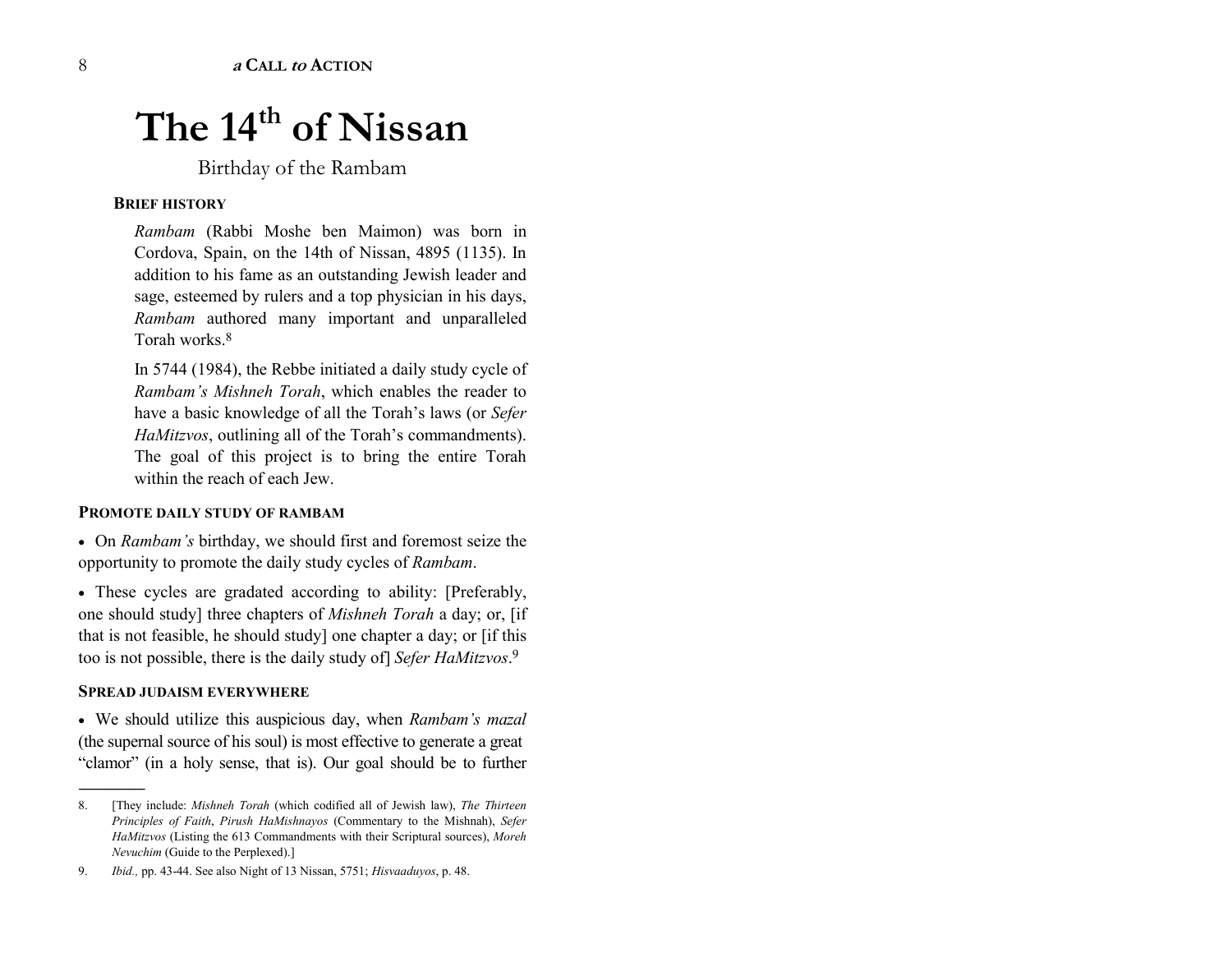increase all aspects of Judaism – Torah and *mitzvos* – in each location. In addition to promoting the study of all other Torah works, we should place particular emphasis on the study of *Rambam*.<sup>10</sup>

#### **LARGE FARBRENGEN CLOSE TO EREV PESACH**

• We should hold a *farbrengen* in an atmosphere charged with the joy that stems from Judaism – Torah, and *mitzvos*. The *farbrengen* should draw the participation of many men, women and children.11

• Clearly, *erev* Pesach is not a conducive time for large gatherings. We should therefore hold the *farbrengen* in proximity to *erev* Pesach.<sup>11</sup>

• However, since the *farbrengen* will not be held on the date of the birthday itself, we should put a far greater effort into promoting it.12

10. *Parshas Tzav*, 5748; *Hisvaaduyos*, p. 518.

**Birthday of a Leader of Jewry** 

Needless to say, this includes the birthday of *Rambam* (on *erev* Pesach), the day when his *mazal* is at the peak of its strength.

We should therefore utilize this auspicious occasion ... through holding great gatherings at a time which best fits local conditions and the like; either on *erev* Pesach itself or on an adjoining date (*ibid.,* pp. 517-518).

- 11. 11 Nissan, 5748; *Hisvaaduyos*, p. 38.
- 12. *Ibid.*

------------------------------------------------

#### **Wrong date requires extra boost**

Ö In a manner similar to the reading of the *Megillah* on Purim, the law stipulates that, "When reading the *Megillah* on the correct date, even an individual can read it on his own and thus fulfill his obligation. However, when reading it on a different date, [as explained in the laws of Purim,] then it requires a *minyan* of ten Jewsî (*ibid.,* fn. 23).

Earlier, [see above in the section on 25 Adar entitled, "Birthdays,"] we discussed the Birthday Customs that we propose each Jew observe on his or her own birthday. They include making positive resolutions to increase in all areas of Judaism – Torah and *mitzvos* – amid a joyful *farbrengen*, and so on. We should certainly conduct ourselves thus (and with even greater energy) on the birthdays of *tzaddikim* and leaders of Jewry.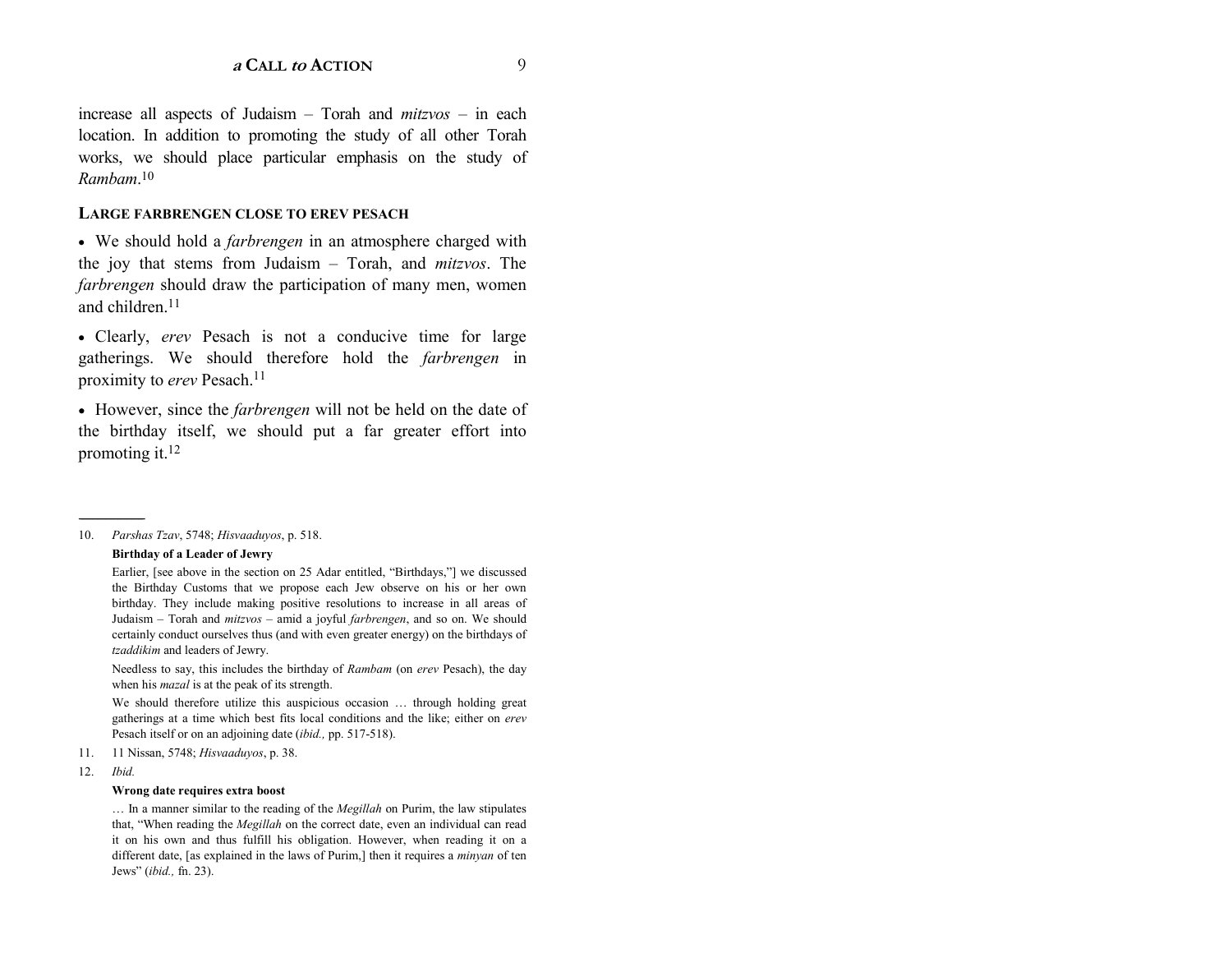#### **INTRODUCTION**

In commemoration of the fact that G-d spared the Jewish firstborn when he smote the firstborn of the Egyptians, all firstborn Jewish men and boys fast on *erev* Pesach.

It is customary to arrange a *Siyum*, a ceremony where a tractate of *Talmud* is publicly completed, attended by firstborn men and boys. The ceremony is considered a *seudas mitzvah*, at which one should eat, and they are then exempt from fasting the rest of the day.

#### **NO KNOWLEDGE NEEDED**

• Young children (either biologically young or those who are "young" in their Torah knowledge) should also participate in the *Siyum*, despite their inability to comprehend the material.<sup>13</sup>

#### **LAST MINUTE MAOS CHITIM**

• Just before Pesach, we should again increase and complete our efforts at providing the needy with all that they require, and doing so with alacrity.<sup>14</sup>

------------------------------------------------

<sup>13.</sup> *Parshas Matos-Masei*, 5751; *Hisvaaduyos*, p. 80.

<sup>14. 11</sup> Nissan, 5748; *Hisvaaduyos*, p. 50.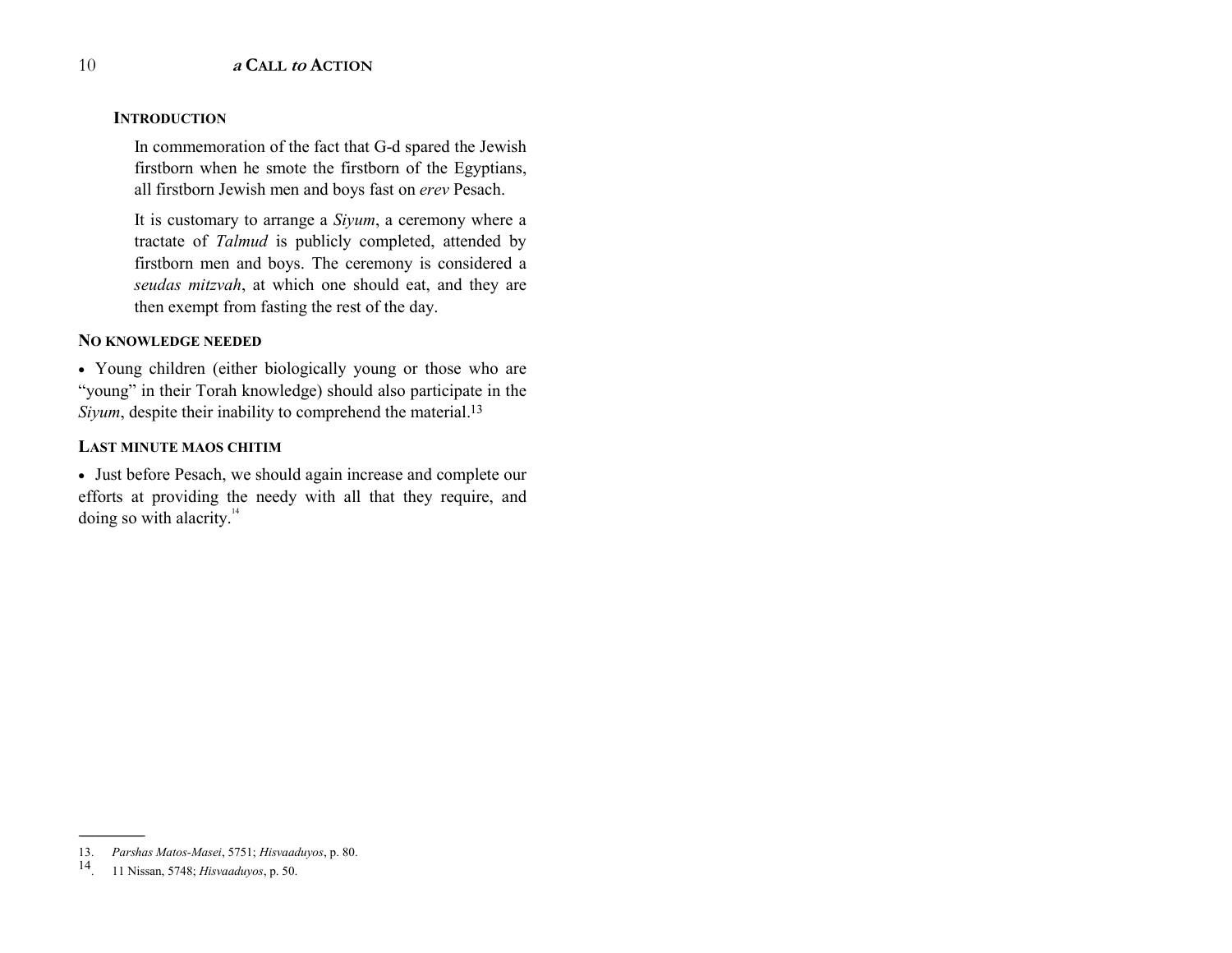# **The Seder Night**

#### **INTRODUCTORY NOTE**

The many Chabad customs pertaining to Pesach and the *Seder* nights have been published in detail in the Rebbe's *Haggadah* and numerous subsequent publications.

Below are a few additional instructions that the Rebbe introduced or emphasized in the years 5748-5751 (1988- 1991).

#### **GIVE EVERY CHILD HIS OR HER OWN HAGGADAH**

• Every child (and indeed, every adult as well) should have his or her own *tzedakah* box, *Siddur*, *Chumash* and similar holy books, *including a Pesach Haggadah.*15 This will generate greater excitement and enthusiasm to actually put these articles to use  $16$ 

#### **NEW SIDDUR BEFORE YOM TOV**

• Ideally, children should receive a brand new *Siddur* and the like before the festival. If, [for the sake of increasing their *yom tov* joy,] we are instructed<sup>17</sup> to buy them nosh and the like  $$ items containing no essential holiness – we should certainly buy

May it be G-d's will that even before the time comes for them to ask and answer these questions on Pesach, that our biggest question will be answered  $-$  the inexplicable continuation of the exile  $-$  with the arrival of Moshiach and the complete Redemption (Purim, 5747; *Sichos In English*, vol. 35).

16. *Parshas Vayakhel-Pekudei*, 5748; *Hisvaaduyos*, p. 480.

<sup>15.</sup> **With pictures**

<sup>...</sup> To end [this *farbrengen*] with a new "decree": In the past, we have discussed the necessity of every child owning a personal *Siddur*, *Chumash*, and *tzedakah* box. Since it is now thirty days before Pesach, it would be very desirable to prepare *Haggados* for each child. Obviously, they should be attractively made, with pictures, etc., in order to attract the children. In this way, they will not only know the Four Questions, but will be able to answer them....

<sup>17. [</sup>See the Alter Rebbe's *Shulchan Aruch* 529:7.]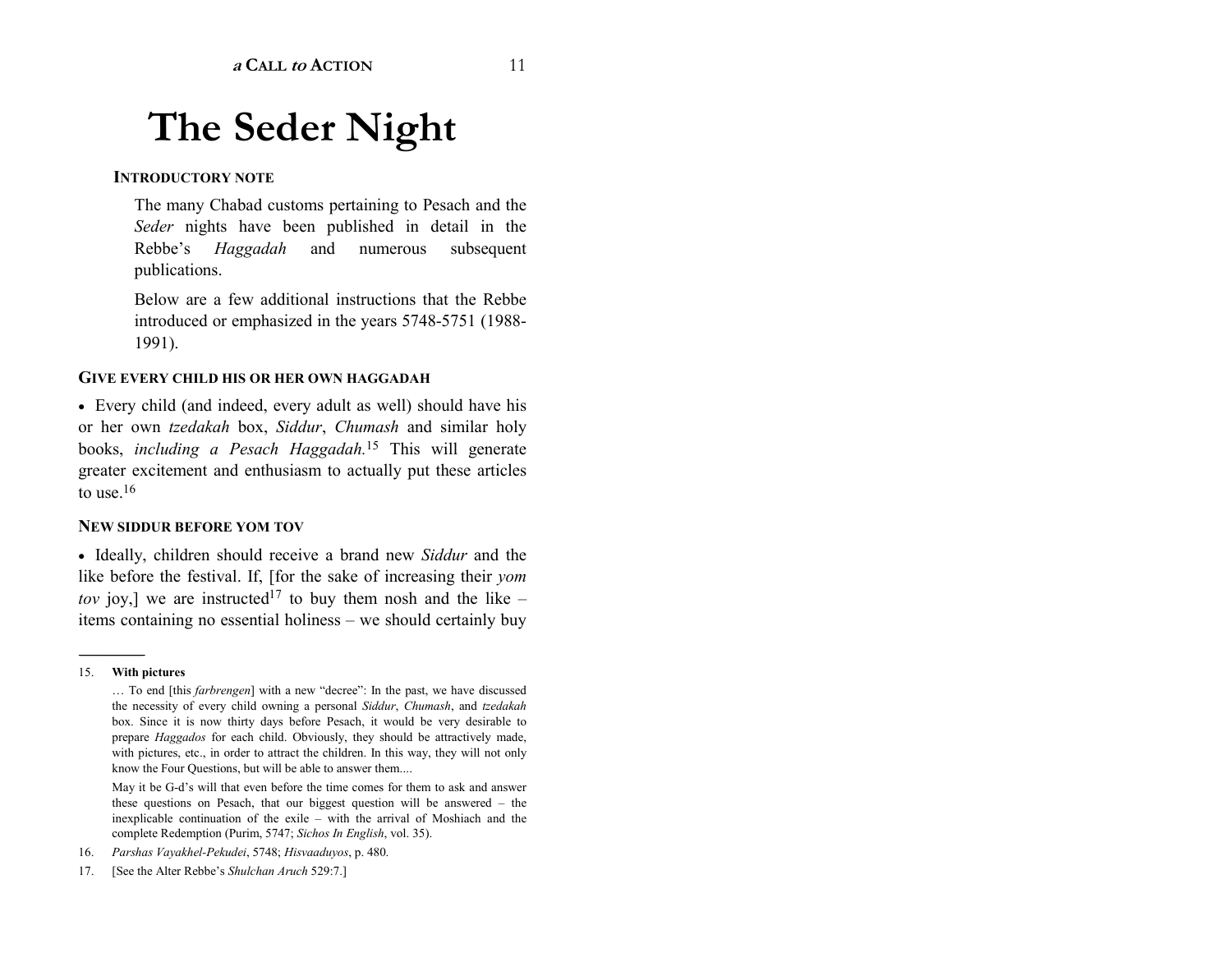them articles of great spiritual value.<sup>18</sup>

#### **PUBLIC SEDARIM ON BOTH NIGHTS**

• In some places where a community *Seder* has been scheduled, the organizers have planned to hold a *Seder* on only one of the first two nights of Pesach due to lack of funds or similar reasons. It is most urgent, and certainly worthwhile, that [they alter their plans, so that] a community *Seder* is held on *both* nights of Pesach, even if it means dividing their [already limited] funds between the two nights.19

#### **RECITE THE HAGGADAH JOYFULLY**

• It is customary<sup>20</sup> to recite the main body of the *Haggadah* – the section entitled "Maggid," which begins with the Four Questions  $-$  in a happy tune.<sup>21</sup>

#### **POUR ELIYAHU'S CUP BEFORE BENTCHING**

• In the past,<sup>22</sup> "Eliyahu's Cup" (*Kos Shel Eliyahu*) was poured

#### 20. **Do everything joyfully**

On Pesach, all of one's affairs ... are specifically accomplished with joy (19) Nissan, 5749, during an address to children of Tzivos Hashem; *Hisvaaduyos*, pp. 443-444).

#### 21. **Ingredients of intoxicating joy**

... Further, [our Sages state that] "joy comes only with wine," which in this case refers to the joy that comes with drinking the cup of wine used to recite Kiddush [at the beginning of the *Seder*], and then drinking another three cups [throughout the *Seder*].

So in addition to the mandated rejoicing on every festival  $-$  for as the Torah states, they are "festivals for rejoicing" (*moadim lesimcha*) – [we also have the combined effects of the heightened joy of Pesach and the joy of the four cups]. Taken together, these factors create an exceedingly *grea<sup>t</sup>* joy (*ibid.*).

22. [In his *Haggadah*, the Rebbe makes reference to the conduct of the Previous Rebbe during the Pesach *Sedarim* of the year 5703 (1943). The Rebbeim of Chabad would personally pour Eliyahuís Cup and later return it to the bottle. Notably, in the year 5703, the Previous Rebbe poured the wine back *before Birchas HaMazon*.]

<sup>18.</sup> *Parshas Vayakhel-Pekudei* 5748; *Hisvaaduyos* p. 480.

<sup>19. ...</sup> But certainly they will not need to resort to this, since G-d will surely bless those organizing the *Seder*, providing them with all that they require, and even more (*Parshas Tzav*, 5751; *Hisvaaduyos*, pp. 443-444).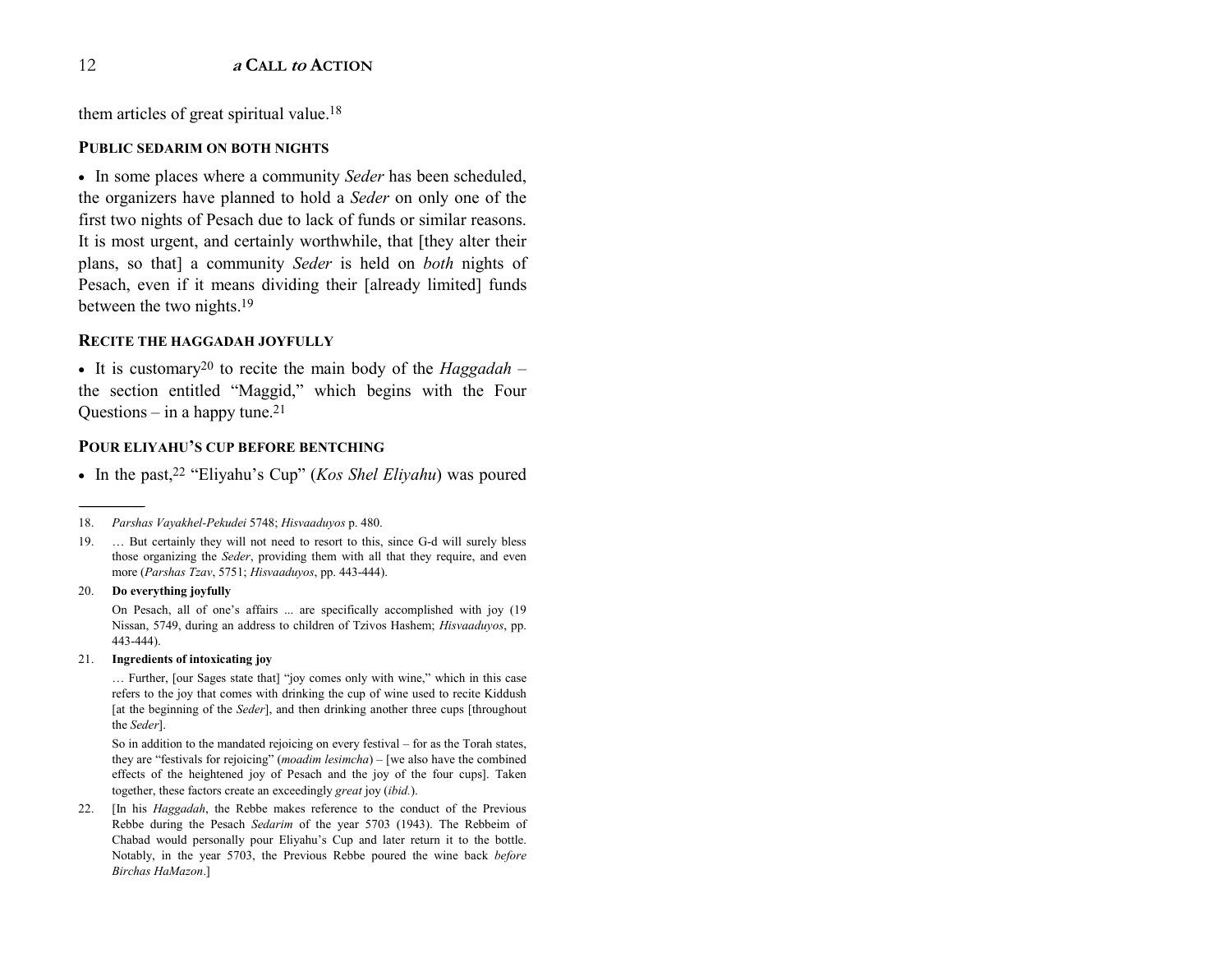before *Birchas HaMazon* only on specific occasions.23 Lately, however, it has become customary to *always* pour this cup before *Birchas HaMazon*.<sup>24</sup>

#### **POUR IT BACK WITH SONG**

• At the conclusion of the *Seder*, after declaring, *''LeShanah HaBaah B'Yerushalayim*" ("Next year in Jerusalem!"), we then return the wine from Eliyahu's Cup back into the wine bottle.<sup>25</sup> While this is being done, all present should sing the Alter Rebbeís melody, *Keili Atah*.<sup>26</sup>

24. *Parshas Metzora*, 5749, subnote to fn. 78; *Hisvaaduyos*, p. 8.

#### **Symbolizing extreme proximity to the Redemption**

[As the Rebbe explains (*ibid.*), the first two cups of the *Seder* represent our redemption from Egypt while the last two cups represent our future Redemption through Moshiach.

Although Eliyahu's Cup represents the future Redemption, when the world will reach a state of perfection, it is nevertheless poured *before* reciting "Pour out Your wrath..." (a declaration which indicates that there is still a need to refine the world). This is done to indicate that even before the culmination of the exile, and while it is still in its final phase, we can nevertheless sample a "taste" of the imminent Redemption.]

#### 25. **Intense G-dliness flows into our world**

The fifth cup, Eliyahu's Cup, represents the supreme spiritual level alluded to in the verse, "The fifth portion [of grain] belongs to Pharaoh" (*Bereishis* 47:24). [To explain: There are five soul levels, the fifth and highest being the *Yechidah*, or essence, of the soul. The four lower levels reflect the four levels of G-dly manifestation, while the fifth, the *Yechidah*, represents G-d's Essence. Evil, too, has five levels, and Pharaoh represents its fifth: the essence of evil. On this night, we pour five cups to symbolize our liberation from the five levels of evil and our "acquisition" of the levels of G-dliness.]

Pouring the wine from the fifth cup into a wine bottle symbolizes that even the most superior G-dly level is elicited and enclothed within the "vessels," [i.e., the parameters of our physical world], represented here by the bottle that contains the wine (*ibid.,* p. 8).

26. *Ibid.,* fn. 79.

#### **Limitless light into finite physicality**

Pesach [literally means and also represents] the theme of "skipping over"; i.e., an exodus from every limit, restriction and boundary, [i.e., *mitzarim*, a word closely related to *Mitzrayim*, "Egypt"].

Nevertheless, this transcendent mode of conduct is specifically revealed within the

<sup>23. [</sup>Unlike the common custom quoted in the Rebbe's *Haggadah*, whereby Eliyahu's Cup is only poured *after Birchas HaMazon*.]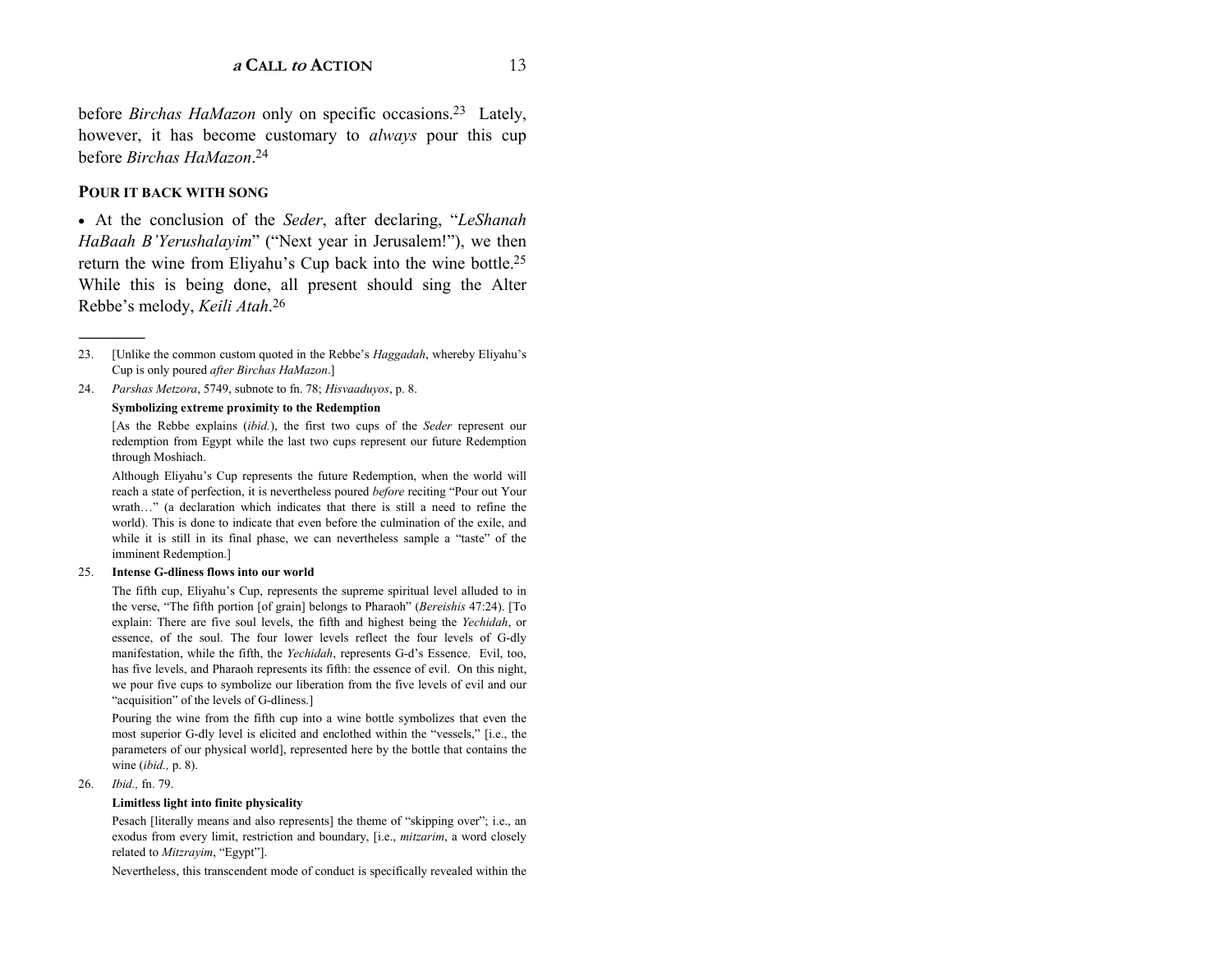#### **NO GEBRACHTS, EVEN FOR CHILDREN**

• For the first seven days of Pesach, we are exceedingly careful to avoid all *gebrachts*: *matzos* that have become wet. We go so far as to: a) cover the *matzos* that are on the table so that no water will fall on them; and at the same time, b) we cover the water so that no crumbs of matzah will fall into it  $27$ 

• Children should also observe these stringent practices; it is a matter of proper training so that they, too, will be taught to refrain from *gebrachts*.<sup>28</sup>

#### **Why do we sing as we pour the wine back into its bottle?**

Regarding pouring the wine from Eliyahu's Cup back into the wine bottle: As explained earlier, it alludes to the elicitation of "The fifth portion which belongs to Pharaoh" and its containment in physical "vessels."

This is accomplished in a manner of song and melody  $-$  amidst joy  $-$  for we are taught that "joy breaks through all restricting boundaries."

#### **Why the melody of Keili Atah?**

Further, the tune sung while the wine is being returned to the bottle is set to the words [from *Tehillim* 118:28], *Keili Atah*, "You are my G-d...." This indicates that *Atah* ("You"); i.e., the Essence of G-d Himself, becomes *Keili* ("*my* G-d"). [In other words, the loftiest levels of G-dliness are now absorbed within the person, to the extent that they become part of himself.]

#### **Why wait until now to return the wine?**

[As the Rebbe explains, we pour the wine back into the bottle at the end of the *Seder*, after reciting "Next year in Jerusalem!" since the concept of bringing this lofty level into the "vessels" of this world is predominantly an accomplishment of the future Redemption] (*ibid.,* p. 13, fn. 126).

- 27. Last Day of Pesach, 5748; *Hisvaaduyos*, p. 171.
- 28. Nights of Pesach, 5748, fn. 258; *Hisvaaduyos*, p. 111.

<sup>&</sup>quot;vessels" (framework) of the very limitations it defies. [Therefore, we celebrate the unrestrained G-dly revelations of the night of Pesach specifically] through observing the many precise details of the *Leil HaSeder* ["Night of the 'Seder," meaning "order"]: exactly three matzos, four cups of wine, and so on.

This even applies to the fifth cup, Eliyahu's Cup: On the one hand, it represents a [G-dly] level beyond the entire system of restriction presented by all of Creation, [both physical and spiritual] ... which is why we do not drink the wine in this cup but merely gaze at it.... On the other hand, we pour the wine back into the wine bottle at the conclusion of the *Seder* ... which indicates that even this level is being drawn into, [i.e., contained and expressed within the framework, or] "vessels," [of this physical world] (*ibid.,* p. 8).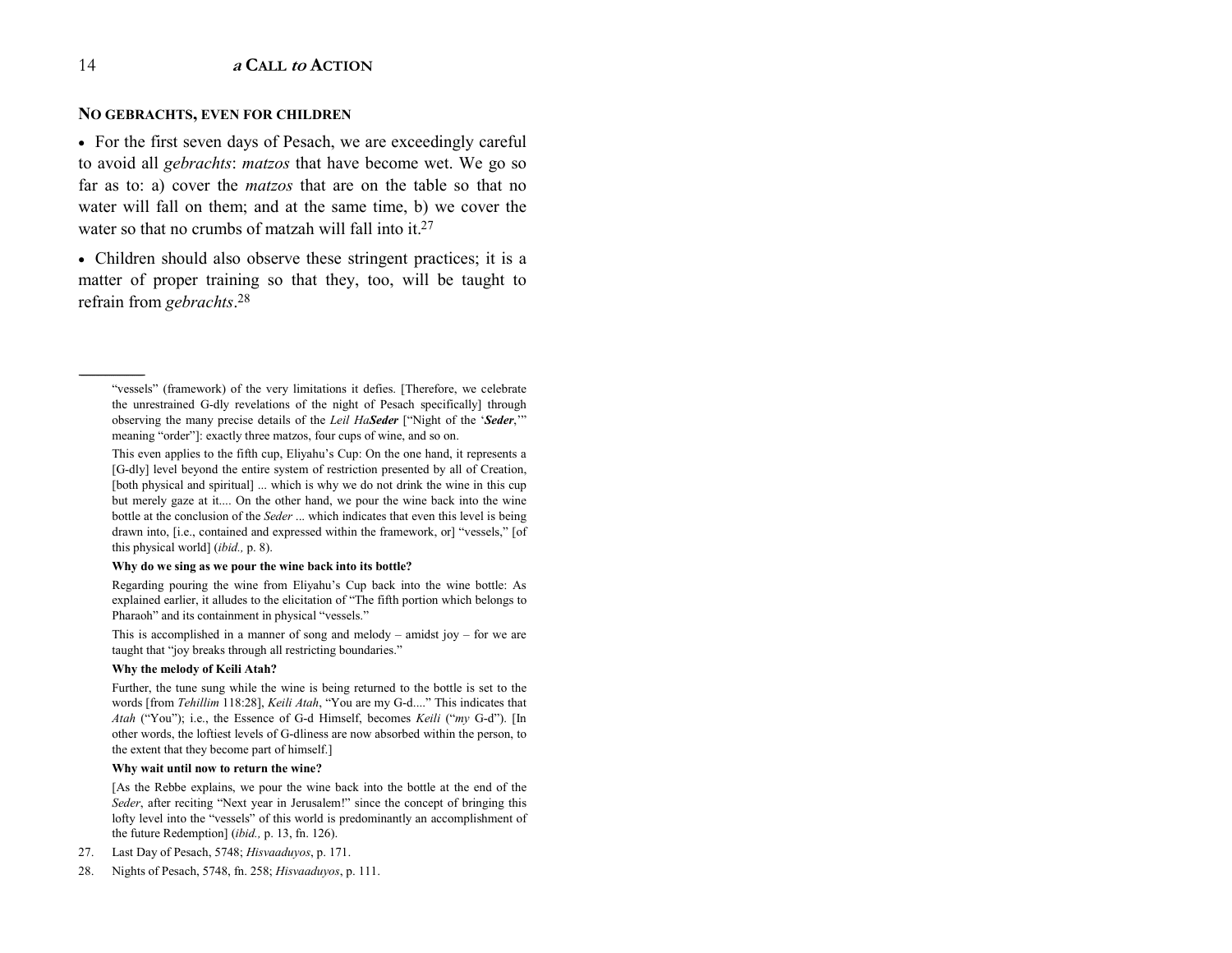# **The 18th of Nissan**

Birthday of Rabbi Levi Yitzchak Schneerson

#### **INTRODUCTION**

The Rebbe's father, Rabbi Levi Yitzchak Schneerson, was born in Homel, Russia, on the  $18<sup>th</sup>$  of Nissan, 5638 (1878). He served as the Rav of Yekatrinislav (today, Dnepropetrovsk) for many years and was widely respected for his great piety, modesty and phenomenal mastery of all areas of Torah, including, and particularly, *Kabbalah*.

His staunch and fearless position to maintain uncompromised Torah observance, despite great opposition from the Communist regime, eventually resulted in harsh imprisonment and bitter exile for him.

On a Pesach-related note, Reb Levi Yitzchak achieved the seemingly impossible goal of persuading the highest echelons of government to forgo their plans of allowing only government-produced *matzos*. Instead, he received permission to secure kosher *matzos* of the maximum standard for the entire Russia, the supervision of which he personally controlled.

#### **JOYFUL FARBRENGEN**

• It is fitting to hold a joyous *farbrengen* on this day, the birthday of the Rebbe's father.<sup>29</sup>

------------------------------------------------

Of late, we have generated a great commotion (Yiddish: *tumul*) in an effort to have

<sup>29.</sup> **Significance of Chai Nissan**

<sup>...</sup> On the 18<sup>th</sup> of Nissan (*Chai* Nissan), there is an augmentation of spiritual vitality (*chayus*) in all aspects of Nissan, whose central theme is the festival of Pesach.

Further, the 18<sup>th</sup> of Nissan carries an additional factor, of particular significance to myself, [i.e., the Rebbe,] being the firstborn son of my father, master and teacher, of blessed memory, who was born on the 18<sup>th</sup> of Nissan....